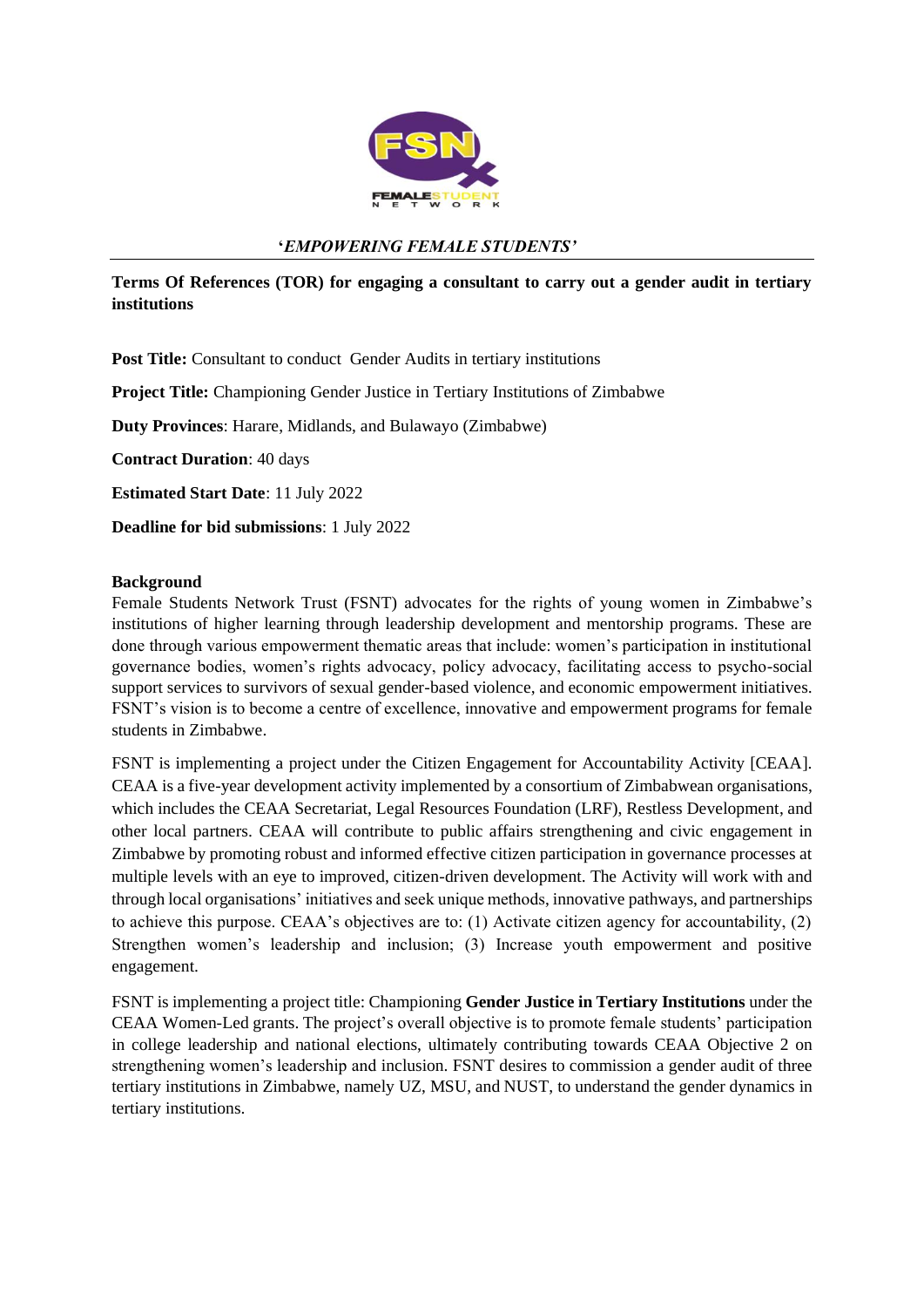### **Why Gender Audit?**

Zimbabwe's colleges inherited ordinances (code of conduct for students) from the University of Zimbabwe's Ordinance No.  $30<sup>1</sup>$ . Ordinance 30 was crafted during colonial times and has become antiquated in complying with the rights discourse. The Ordinance did not focus on creating safe spaces for female students to thrive and lead but simply focused on reducing cases of physical violence within the college environment. Further, the Ordinance had less emphasis on the rights of women in the college environment. By nature, colonialism was anti-rights oriented. The failure to review these ordinances in the post-colonial period and the increase in numbers of female citizens enrolling in institutions of higher learning created an uneven learning environment. More so, the non-availability of substantive sexual harassment policies, perpetuating gender-based violence in tertiary institutions, has ignited the interest on this project to conduct a gender audit to investigate the availability of gender-sensitive policies that seek to safeguard the plight of female students.

### **Purpose and scope of the study**

The purpose of the study is to assess sectoral knowledge, perceptions, and practices towards gender in tertiary institutions. Identify gaps and opportunities for gender inclusion in the tertiary institutions' governance structures and recommend suitable organisational structures and systems to make tertiary institutions more gender responsive. Throughout the audit, the aspect of gender-based violence should be treated as a cross-cutting issue with particular focus on sexual harassment.

The gender audit will be conducted in three provinces of Zimbabwe, namely Harare, Midlands, and Bulawayo, in the following universities, polytechnics, and teacher's colleges- University of Zimbabwe, Belvedere Technical Teachers College, Harare Polytechnic College, Midlands State University, Gweru Polytechnic College, Mkoba Teachers College, National University of Science Education, Bulawayo Polytechnic College, and Hillside Teachers College.

### **Objective of the Gender Audits**

- To investigate the extent to which university governance structures and systems are gendersensitive
- To develop a standard sample of a gender policy and sexual harassment policy at tertiary institution
- To recommend suitable organisational structures and systems for gender-responsive tertiary institutions.
- To assess knowledge, perceptions, practices, and services on sexual harassment in tertiary institutions

### **Methodology**

A mixed-method study of both qualitative and quantitative data will be proposed by the consultant(s) conceptualised under a gender analytical framework. The study will include data collection methods like surveys, desk review and key informant interviews.

### **Deliverables**

-Inception report with finalised methodology, tools, and work plan

**-**Survey report

-Gender audit report